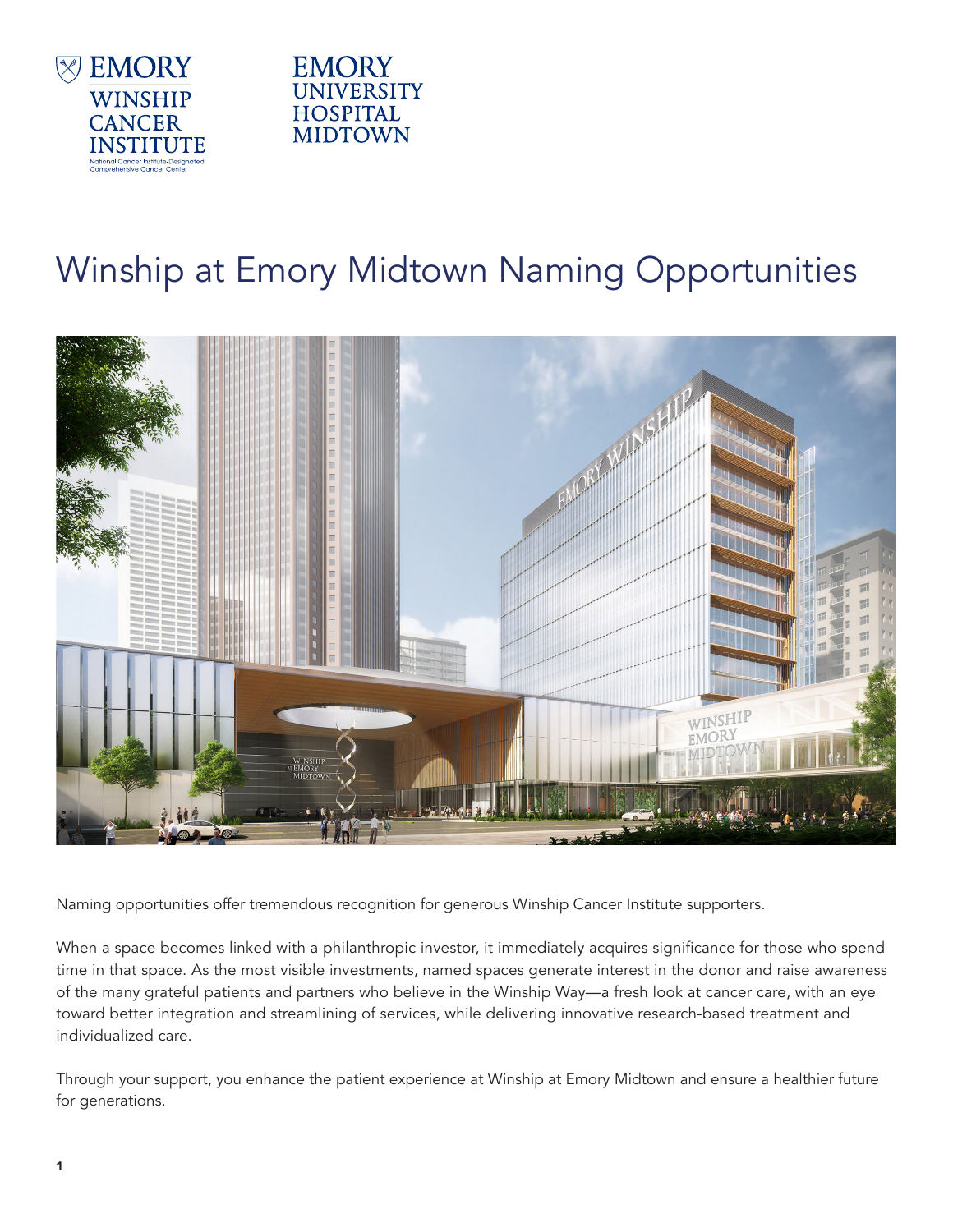| Opportunity                                                                                                              | Amount        | Spaces |
|--------------------------------------------------------------------------------------------------------------------------|---------------|--------|
|                                                                                                                          |               |        |
| Entire Building                                                                                                          | \$100,000,000 | 1      |
| Parking Garage                                                                                                           | \$20,000,000  | 1      |
| Building Main Lobby (2 story)                                                                                            | \$10,000,000  | 1      |
| Oncology Immediate Care Department Space                                                                                 | \$7,500,000   | 1      |
| Building Arrival - Urban Room / Dropoff / Oculus                                                                         | \$5,000,000   | 1      |
| Rooftop Garden                                                                                                           | \$5,000,000   | 1      |
| IS Integrations "Smart Building Technology"                                                                              | \$4,000,000   | 1      |
| Integrative Oncology and Survivorship Center                                                                             | \$3,500,000   | 1      |
| Care Community (by type: head and neck, breast and gyn/onc, GI/GU,<br>melanoma/neuro/sarcoma, and lung/lymphoma/myeloma) | \$3,000,000   | 5      |
| Sacred Space                                                                                                             | \$3,000,000   | 1      |
| Art Program (Individual Pieces or Partial/Full Program)                                                                  | \$2,500,000   | 1      |
| Clinical Equipment - DaVinci Robot                                                                                       | \$2,500,000   | 1      |
| Education/Conference Center                                                                                              | \$2,000,000   | 1      |
| Two-story Bridge Across Linden Avenue Level                                                                              | \$2,000,000   | 1      |
| Dropoff Sculpture                                                                                                        | \$1,500,000   | 1      |
| Inpatient Floor                                                                                                          | \$1,500,000   | 5      |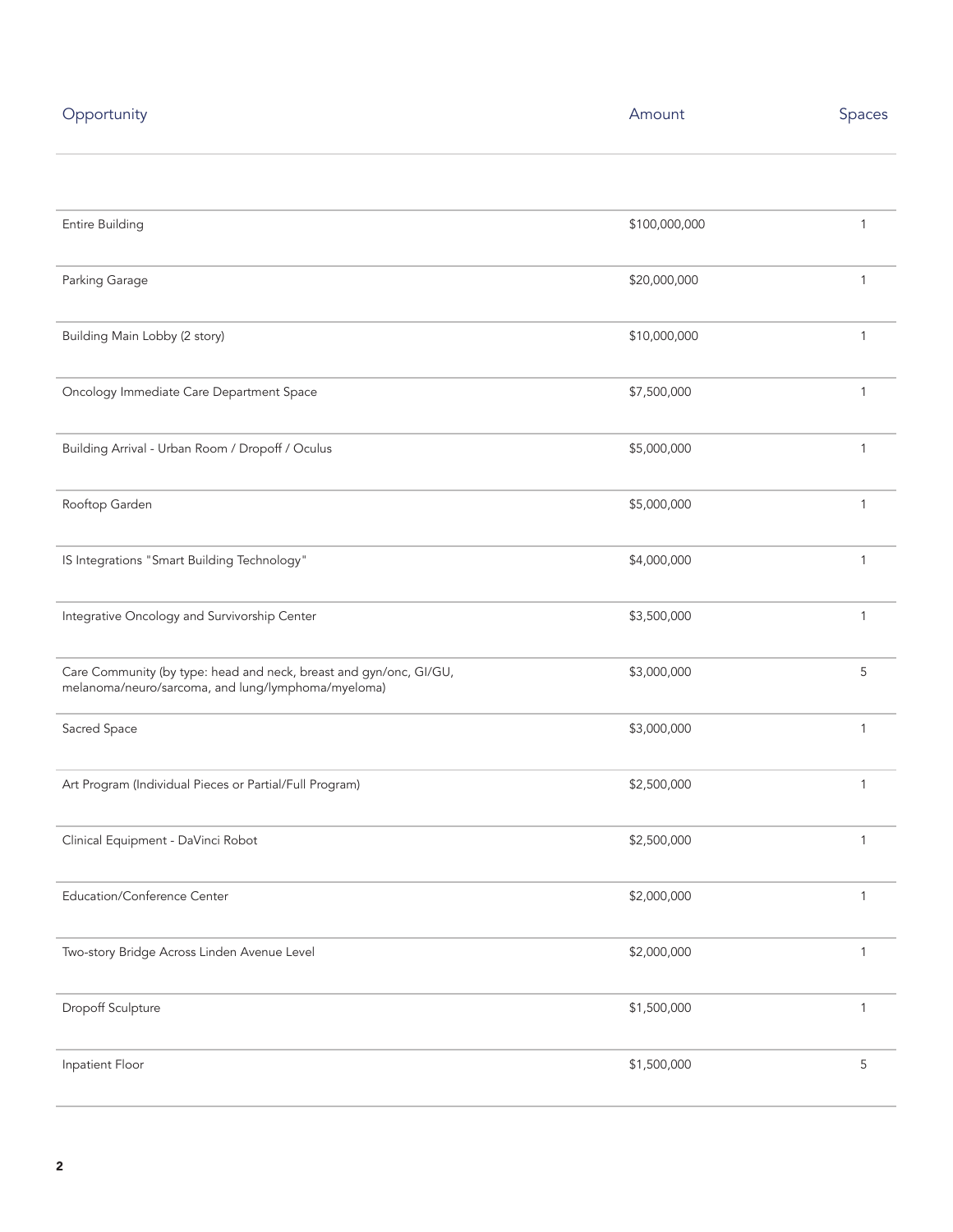| Outpatient Floor                        | \$1,500,000 | 5                         |
|-----------------------------------------|-------------|---------------------------|
| Perioperative Floor                     | \$1,500,000 | $\mathbf{1}$              |
| Patient Resource Center                 | \$1,000,000 | 1                         |
| Imaging Floor                           | \$750,000   | 1                         |
| Radiation Oncology Floor                | \$750,000   | $\mathbf{1}$              |
| <b>Building Entrances (East/West)</b>   | \$500,000   | $\overline{2}$            |
| Cafeteria/Dining Area                   | \$500,000   | 1                         |
| Main Laboratory                         | \$500,000   | $\mathbf{1}$              |
| Radiance Boutique                       | \$500,000   | $+$                       |
| VIP Suite                               | \$500,000   | $\mathbf{1}$              |
| Administrative Suite                    | \$250,000   | 1                         |
| Care Community Atrium                   | \$250,000   | 5                         |
| Retail Pharmacy                         | \$250,000   | 1                         |
| Volunteer Area                          | \$250,000   | $\mathbf{1}$              |
| <b>Surgery Waiting Area</b>             | \$250,000   | $\ensuremath{\mathsf{+}}$ |
| Clinical Room - Pre/PACU                | \$200,000   | 22                        |
| Endoscopy Procedure Room                | \$125,000   | $\mathbf{1}$              |
| Interventional Radiology Operating Room | \$125,000   | $\overline{2}$            |
| Lobby Café                              | \$125,000   | $\mathbf{1}$              |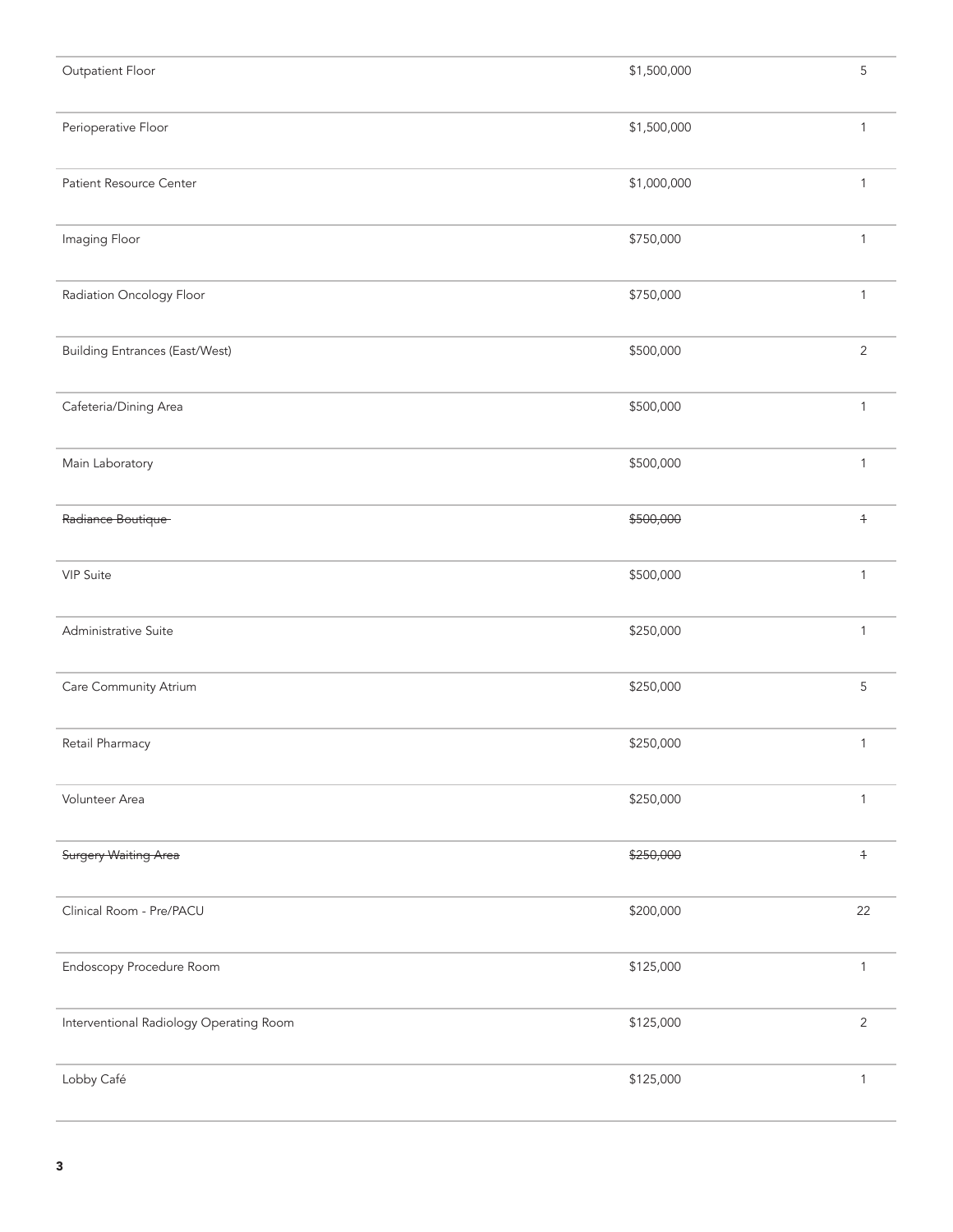| Operating Room                                 | \$125,000 | 6            |
|------------------------------------------------|-----------|--------------|
| Inpatient Clinical Workstation (Nurse Station) | \$100,000 | 15           |
| CT Simulator Room                              | \$100,000 | $\mathbf{1}$ |
| Lobby Monumental Stair                         | \$100,000 | $\mathbf{1}$ |
| Main Pharmacy                                  | \$100,000 | $\mathbf{1}$ |
| MRI (Diagnostic) Room                          | \$100,000 | $\mathbf{2}$ |
| MRI Simulation Room                            | \$100,000 | $\mathbf{1}$ |
| <b>Staff Areas</b>                             | \$100,000 | 13           |
| Radiology Waiting Rooms                        | \$100,000 | $\mathbf{2}$ |
| Staff Work Area (RadOnc)                       | \$75,000  | 12           |
| Outpatient "Living Room"                       | \$50,000  | 15           |
| Echo Stress Room (LLM)                         | \$50,000  | $\mathbf{1}$ |
| <b>HDR Vault</b>                               | \$50,000  | $\mathbf{1}$ |
| Immediate Care Exam/Treatment Room             | \$50,000  | $10$         |
| Perioperative Satellite Laboratory             | \$50,000  | $\mathbf{1}$ |
| Perioperative Satellite Pharmacy               | \$50,000  | $\mathbf{1}$ |
| Procedure Room (GI/GU)                         | \$50,000  | $\mathbf{1}$ |
| Procedure Room (LLM)                           | \$50,000  | $\mathbf{2}$ |
| Quiet Room                                     | \$50,000  | 6            |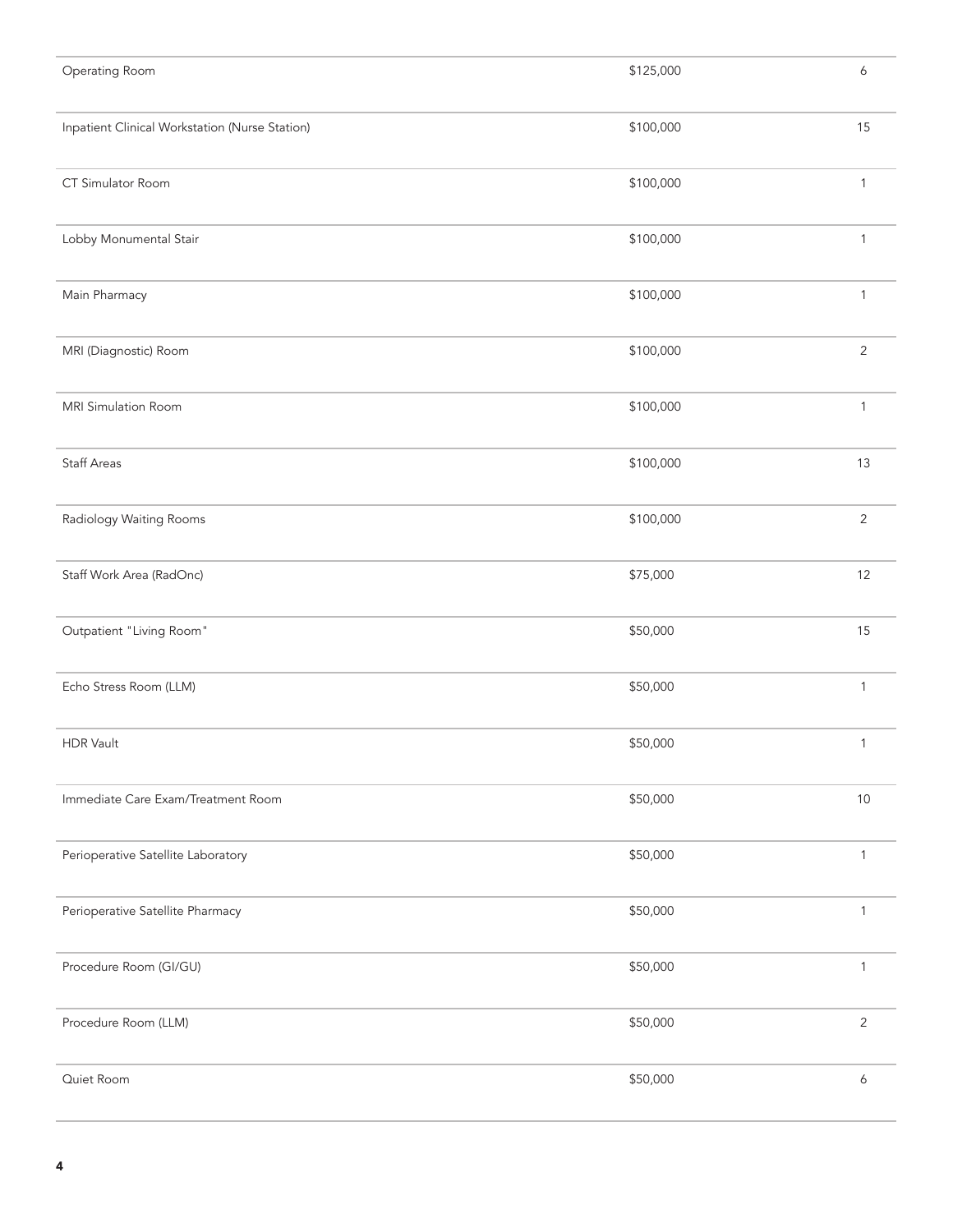| R/F Room                      | \$50,000 | $\mathbf{1}$   |
|-------------------------------|----------|----------------|
| Linear Accelerator Vault Room | \$50,000 | 6              |
| Audiology Room                | \$25,000 | $\mathbf{1}$   |
| Inpatient Room                | \$25,000 | 80             |
| Consult Room (Head/Neck)      | \$25,000 | 6              |
| CT (Diagnostic) Room          | \$25,000 | $\overline{2}$ |
| Dental Exam Room (Head/Neck)  | \$25,000 | $\overline{4}$ |
| Dental Lab (Head/Neck)        | \$25,000 | $\mathbf{1}$   |
| Exam Consult Room             | \$25,000 | $\overline{4}$ |
| Family Consult                | \$25,000 | 5              |
| IR Reading Room (Surgery)     | \$25,000 | $\mathbf{1}$   |
| Mammography (Breast)          | \$25,000 | $+$            |
| MBS Room                      | \$25,000 | $\mathbf{1}$   |
| Reading Room                  | \$25,000 | 5              |
| Research Cytology             | \$25,000 | $\overline{2}$ |
| Research Room                 | \$25,000 | $\overline{2}$ |
| Speech Room (Head/Neck)       | \$25,000 | $\mathbf{2}$   |
| Stereotactic Room (Breast)    | \$25,000 | $\mathbf{1}$   |
| Breast Ultrasound             | \$25,000 | $\mathbf{1}$   |